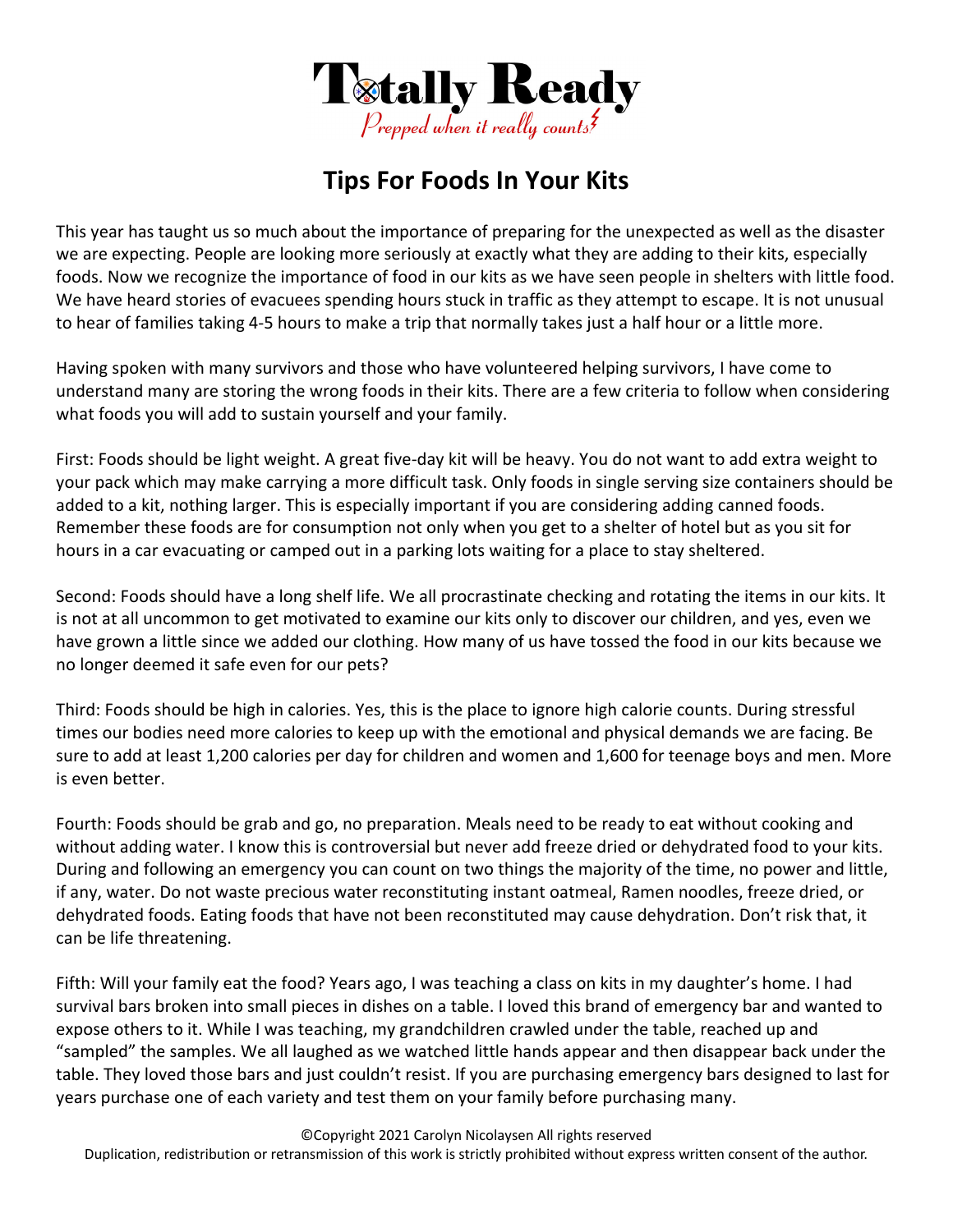

Sixth: Consider comfort foods. Are there foods your family loves? You can, for example, store everything needed for PB&J sandwiches. Bread, desserts and crackers may be purchased as MREs and will last years in this form.

Seventh: Salty foods must be avoided. These foods will only cause thirst and when water is limited this is a huge problem. Do not add chips, salted nuts or jerky to kits for this reason.

What should you store in your packs?

Canned meats are a good protein choice. Vienna sausage and deviled ham both come in small manageable cans with a pop top. When storing any food in a pop top can place a couple strips of duct tape or painters' tape over the top of the can so it cannot accidentally snag on something in your pack and open.

Chicken and tuna are both available in vacuum sealed pouches and are ready to eat making them a good choice.

Peanut butter. You may choose to store individual serving size packaged with crackers. Still another option is pouched peanut butter which is available from sources selling MREs. These pouches will last years.

Jelly or jam. What is peanut butter without jelly? Purchase individual packets such as those you get at a restaurant to keep storing light weight and small. They can be purchased at restaurant supply stores such as Smart and Final. There are many in a box so purchase as a group and share.

Nuts and trail mix. Do not store salted nuts as they will increase thirst. If storing trail mix add a few M&Ms as they will satisfy the craving for sweets encouraging consumption of protein in the form of the nuts.

Protein bars. Bars with chocolate chips are a better option than chocolate coated bars as the coating will melt. Melted chocolate is yummy but messy.

Powdered drink mixes. Water can become boring for kids, and adults, after a few days. Individual packets of lemonade or another flavor may be added to bottled water to provide variety.

Dried fruit. Never store dehydrated or freeze dried fruit, as we discussed before, eating without reconstituting may cause dehydration. Dried fruits are fine as they still contain water.

Fruit leather. Spend a little more and get the 100% fruit variety.

Squeeze packets of apple sauce and other fruits. There are many varieties loved by kids and adults alike.

Canned fruit. Some fruits come in individual serving sizes but do not store fruit cups as they can leak. Don't forget to pack a can opener or purchase pop top cans.

©Copyright 2021 Carolyn Nicolaysen All rights reserved

Duplication, redistribution or retransmission of this work is strictly prohibited without express written consent of the author.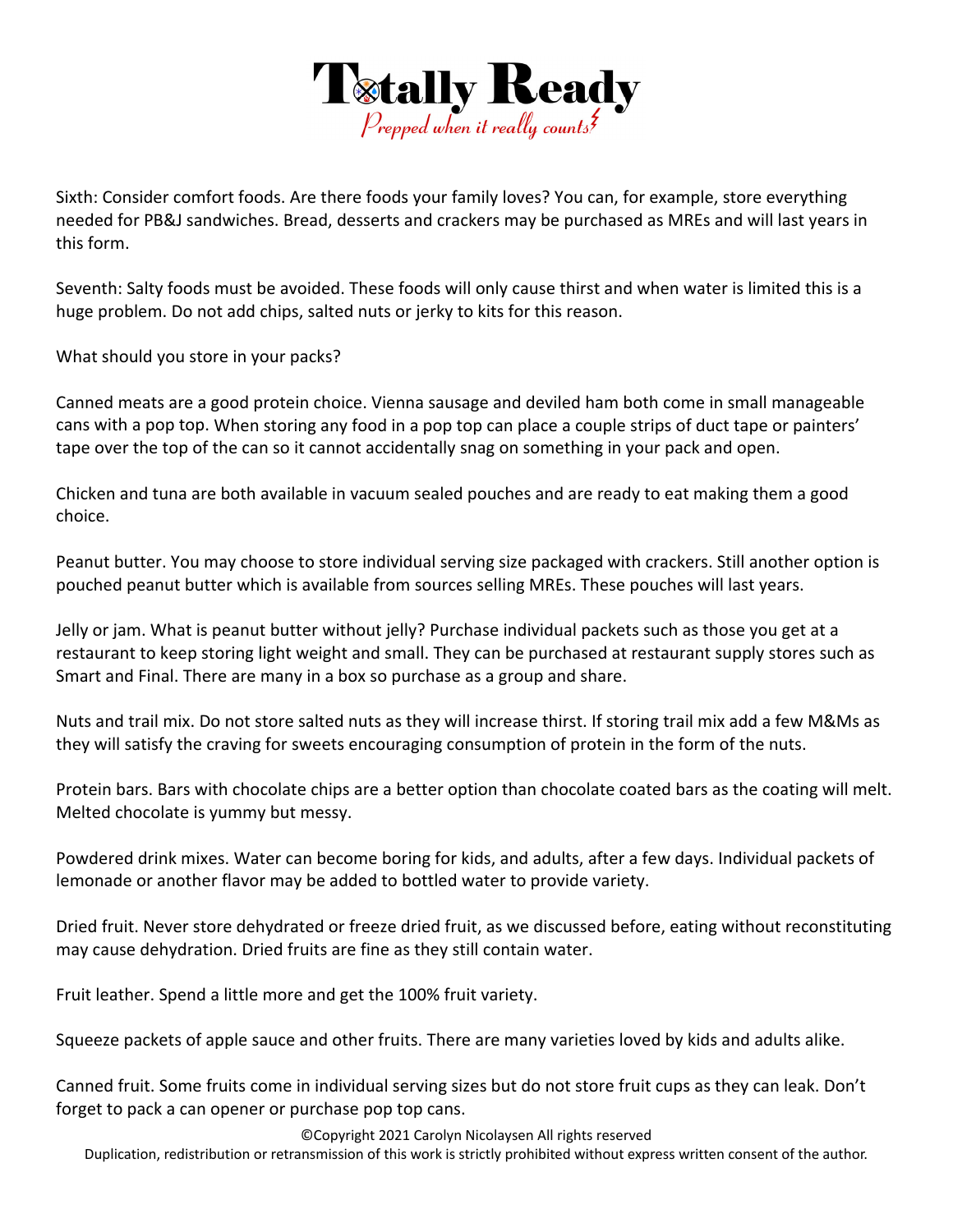

Breakfast bars and granola bars. Rotate at least yearly.

Pop Tarts. These do not need to be toasted to be edible and kids love them.

Crackers. Check expiration dates and rotate often. Stale crackers are not fun to eat. Consider crackers pre spread with peanut butter or cheese if the kids like those but understand these provide calories but very little protein.

Processed cheese spread. Remember this is about calories not nutrition.

Waxed cheese. These will last a long time on the shelf.

Boxed juices and/or milk/chocolate milk/soy milk/almond milk, etc. These last for years and provide variety. Dehydration is a big problem following a disaster. Remember liquids are heavy. You may want to keep these drinks in a plastic box in the cupboard where it is easy to grab as you evacuate. Rotate in school lunches or when taking a long road trip.

Dry cereal. Purchase the cereal in individual boxes but only if you have stored milk. These individual serving size boxes are designed to also act as a bowl. Remember the spoons if you are planning to store these.

Hot cocoa. If it is cold during your emergency a warm drink will be welcome and cocoa is a perfect comfort food. You may not have access to a way to heat water for these so store sparingly.

Snacks: Mid‐morning, mid‐afternoon, and before bedtime snacks, plan for them. You will all be bored just sitting around or standing in line and waiting so of course you will think about and crave a snack.

Consider: Yogurt covered raisins or pretzels, individual packages of cookies, candy bars, hard candies and lollipops. Hard candies and lollipops will last forever and quench your thirst when water is limited.

Gum and mints. Do not store anything mint flavored or all your foods will taste like mint.

All of the above are easy to purchase at your local store or restaurant supply. Also available are foods specifically designed for survival and long term storage. You may also want to consider storing some of the following foods.

MREs. Meals ready to eat used to be foods we all wrinkled our nose at the thought of eating. They have come a long way. As with all foods you store purchase one of each variety you are considering and let all family members sample them. There are main courses, desserts, bread, tortillas, peanut butter, and even sandwiches available. MREs are designed to last for at least five years but they last much longer. They do not need water added and can be eaten cold or warm. MRE warmers are available, light weight and flat to store. Pouched foods meant for camping are not appropriate for kits because they need water added.